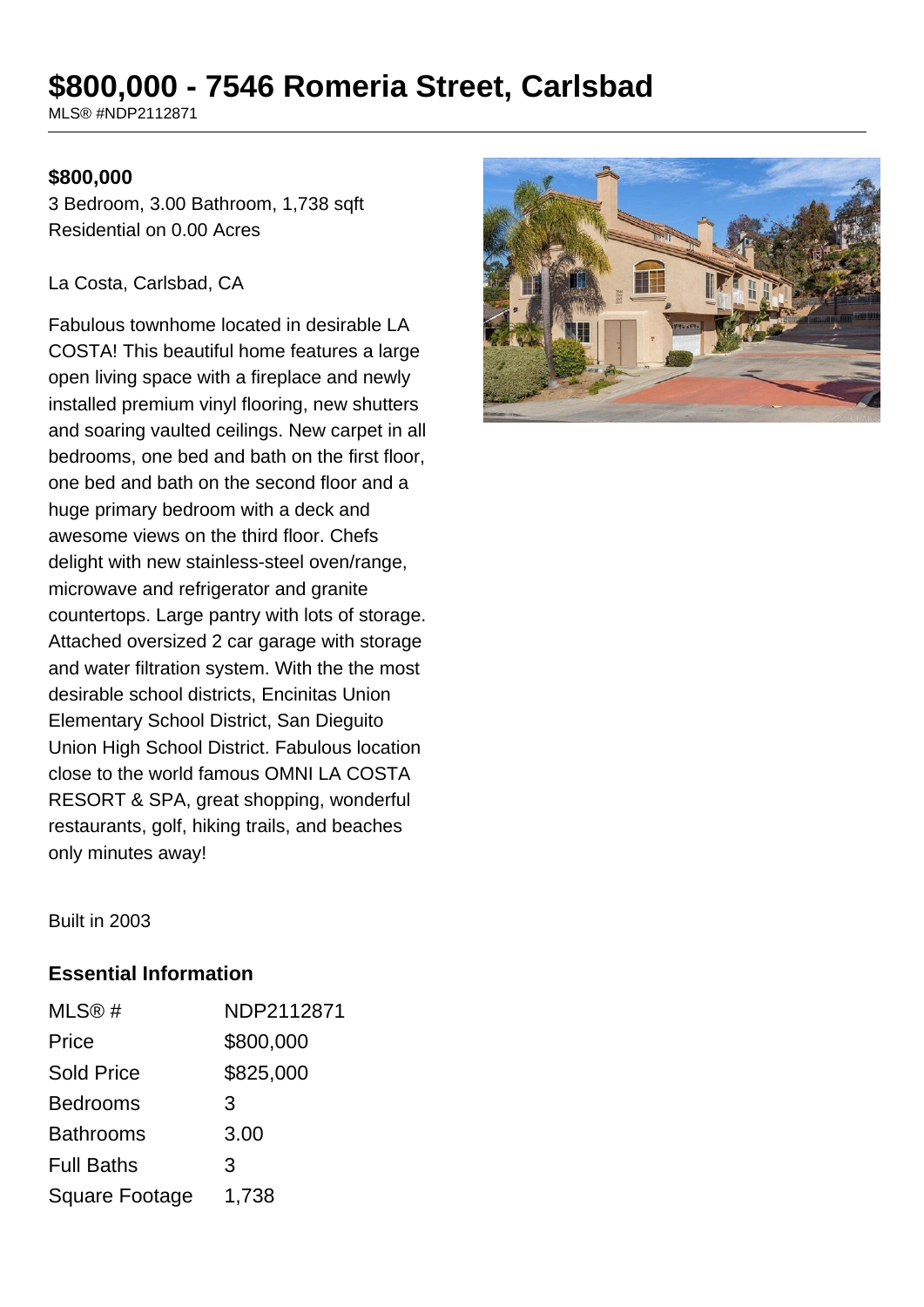| Acres             | 0.00        |  |
|-------------------|-------------|--|
| <b>Year Built</b> | 2003        |  |
| <b>Type</b>       | Residential |  |
| Sub-Type          | Townhome    |  |
| <b>Status</b>     | <b>SOLD</b> |  |

### **Community Information**

| <b>Address</b> | 7546 Romeria Street     |
|----------------|-------------------------|
| Area           | <b>CARLSBAD (92009)</b> |
| Subdivision    | La Costa                |
| City           | Carlsbad                |
| County         | San Diego               |
| <b>State</b>   | CА                      |
| Zip Code       | 92009                   |

#### **Amenities**

| # of Garages | 2                              |
|--------------|--------------------------------|
| View         | Mountains/Hills, Valley/Canyon |
| Pool         | N/K                            |

### **Interior**

| Heating           | <b>Forced Air Unit</b>    |
|-------------------|---------------------------|
| Cooling           | <b>Central Forced Air</b> |
| Fireplace         | Yes                       |
| <b>Fireplaces</b> | FP in Family Room         |
| # of Stories      | 3                         |

#### **Exterior**

Roof Tile/Clay

### **Additional Information**

| Date Listed           | November 18th, 2021           |
|-----------------------|-------------------------------|
| Date Sold             | December 20th, 2021           |
| Days on Market        | 15                            |
| Zoning                | Condo-Town                    |
| <b>Listing Office</b> | <b>Gold Coast Real Estate</b> |

## **Listing Details**

| <b>Listing Office</b> | <b>Gold Coast Real Estate</b> |
|-----------------------|-------------------------------|
|                       |                               |